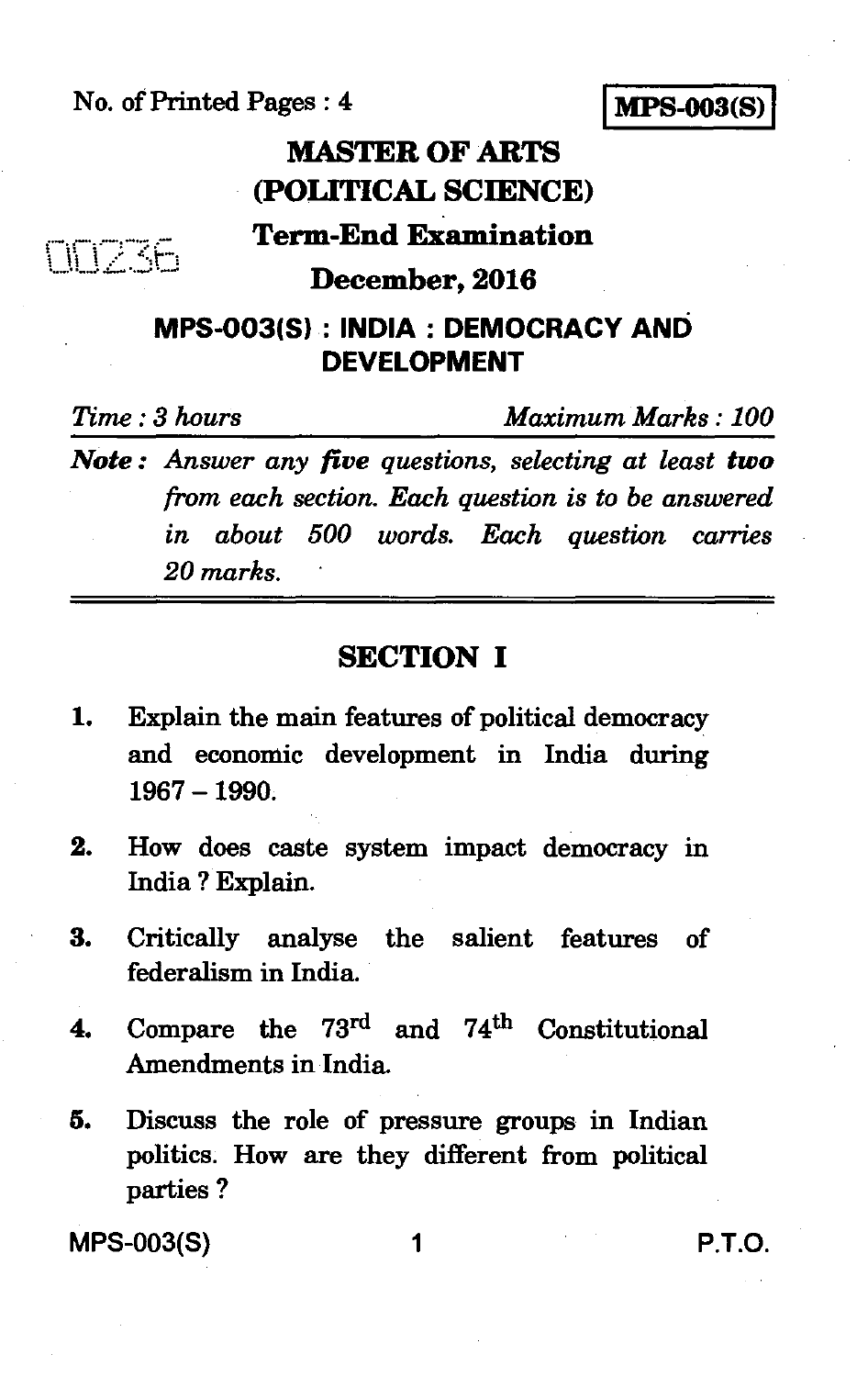### **SECTION II**

- 6. What do you understand by human development ? Discuss the Basic Minimum Need Approach to study it.
- 7. Explain how the challenge of ethnicity manifests itself in India.
- 8. Analyse the reasons for the growth of regionalism in India.
- 9. Discuss the relevance of the new social movements to democracy in India.
- 10. Analyse the nature of the relationship between bureaucracy, police and army in India.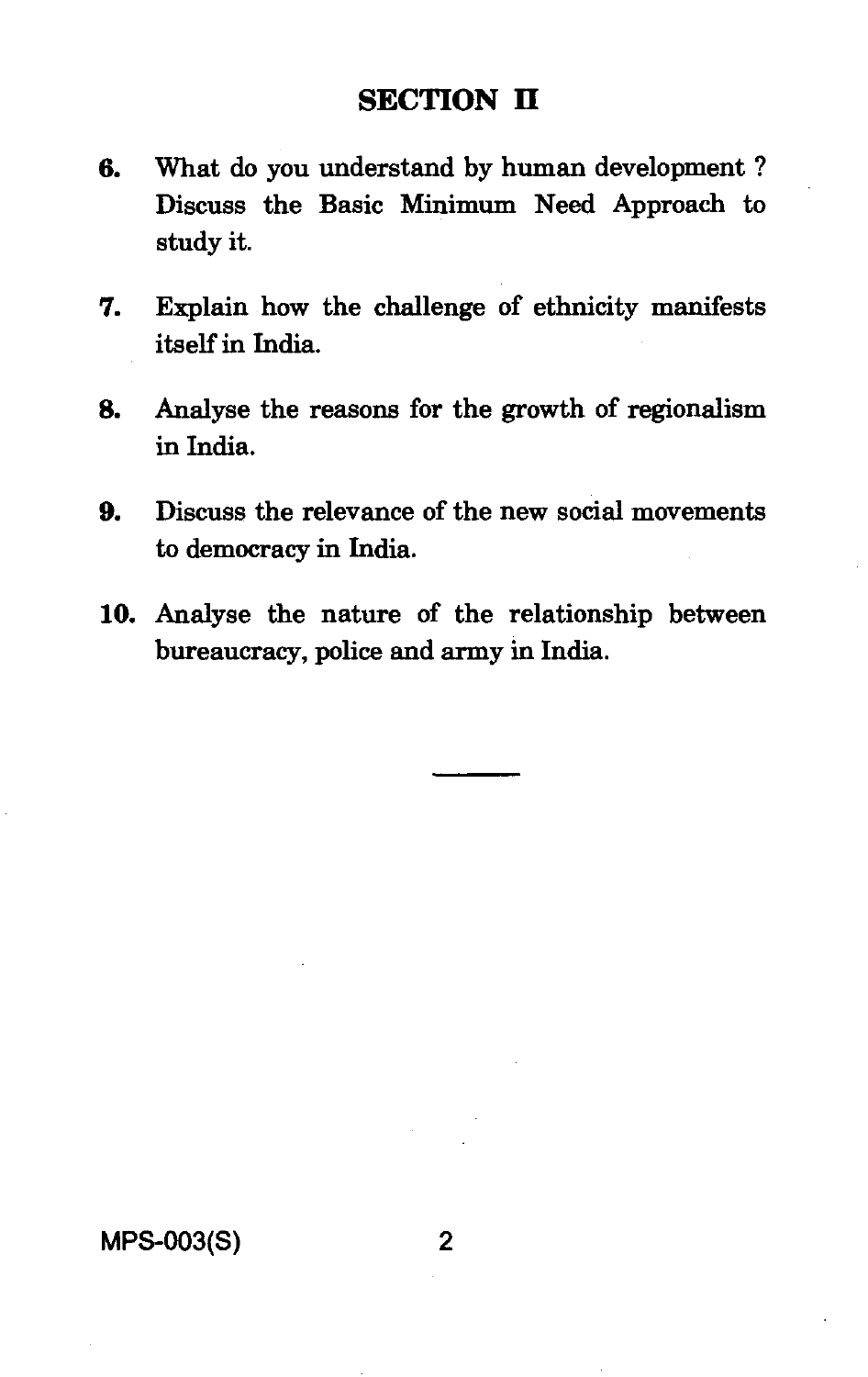एम.पी.एस.-003(S)

# स्नातकोत्तर उपाधि कार्यकम (राजनीति शास्त्र) सत्रांत परीक्षा दिसम्बर, 2016

### एम.पी.एस.-003(S) : भारत : लोकतन्त्र और विकास

समय : 3 घण्टे

अधिकतम् अंक : 100

नोट : किन्हीं पाँच प्रश्नों के उत्तर दीजिए, प्रत्येक अनुभाग में से कम-से-कम दो प्रश्न चुनते हुए । प्रत्येक प्रश्न का उत्तर लगभग 500 शब्दों में दीजिए । प्रत्येक प्रश्न के 20 अंक हैं ।

### अनुभाग I

- 1967 1990 के मध्य भारत में राजनीतिक लोकतंत्र और  $1.$ आर्थिक विकास के प्रमुख लक्षणों की व्याख्या कीजिए ।
- भारत में जाति व्यवस्था लोकतंत्र को कैसे प्रभावित करती  $2.$ है ? व्याख्या कीजिए ।
- भारत में संघवाद के विशिष्ट लक्षणों का आलोचनात्मक 3. विश्लेषण कीजिए ।
- भारत में 73वें और 74वें संवैधानिक संशोधनों की तुलना 4. कीजिए ।
- भारतीय राजनीति में दबाव समूहों की भूमिका की चर्चा 5. कीजिए। यह राजनीतिक दलों से किस प्रकार भिन्न है ?

**MPS-003(S)** 

P.T.O.